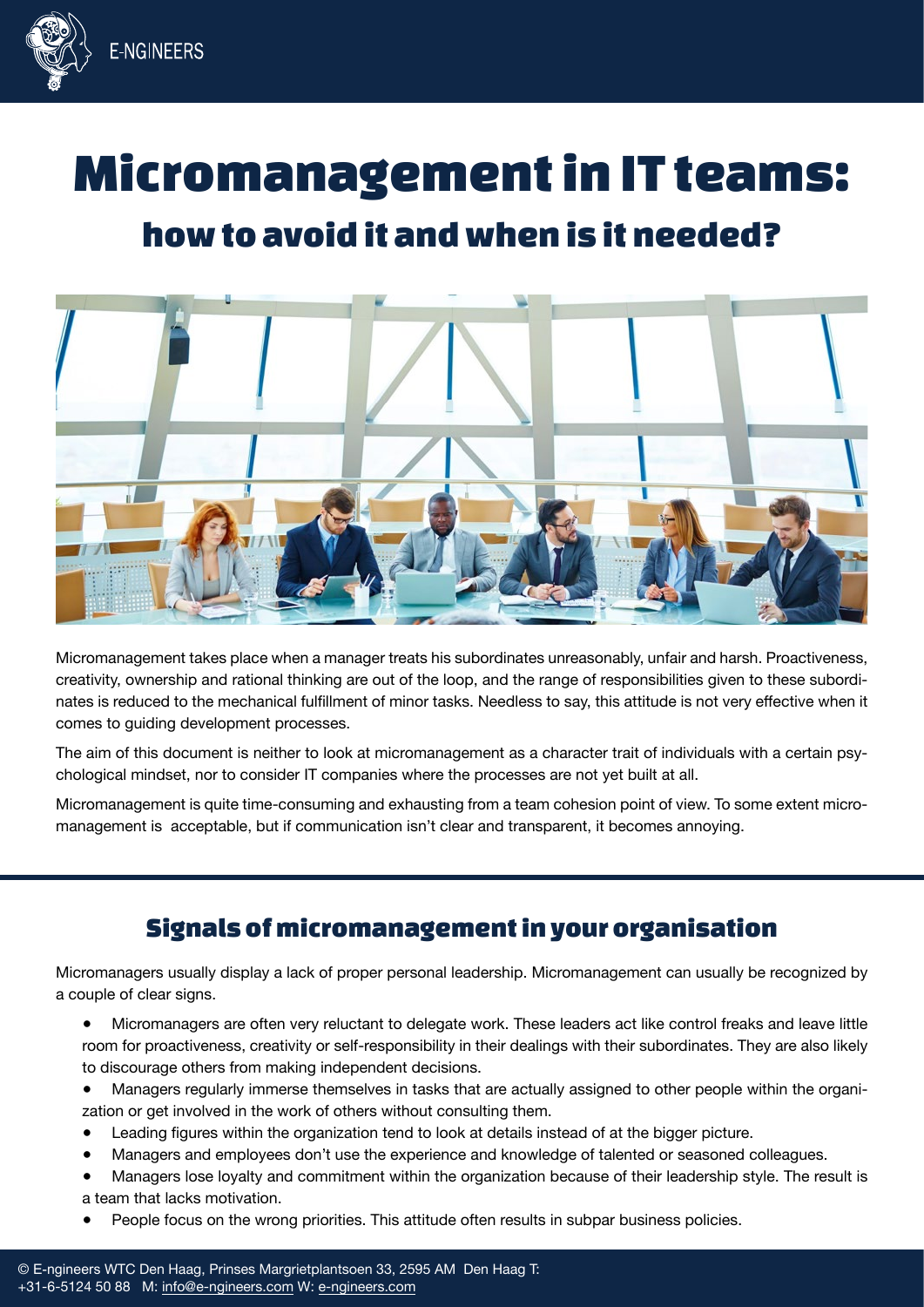

### Why micromanagement takes place

A manager doesn't rely on the competence of subordinates, or the competence is low.

An IT resource that is allocated for a project has no "out of the box" way of thinking. Also, time requirements are very abstract or absent.

The manager doesn't have a solid plan and, instead of moving on with planning, is deliberately occupied with progress reviewing.

- Team intercommunication is weak, and coordination of each team member is required.
- It's also hard to distinguish perfectionism from micromanagement.

### When is micromanagement acceptable?

#### ● **In crisis situations**

In order to keep the trust and confidence of a customer or product owner, IT managers need to diligently investigate a reason for a problem and describe how to avoid it in the future. The manager must therefore chase and control all the details.

#### ● **On earlier phases of prototyping, exploration and analysis**

Prototyping, exploration and analysis may frequently require a rapid change of opinion, concept, direction and development plans, and a "situational change of mind". That means a manager needs to interact into the process constantly and react as early as possible - even if the subordinates think that they still need to continue with his proof of concept, details of prototyping, or finishing of a task.

#### **If a specialist works with sensitive data**

When a team works with sensitive data, projects have increased dependencies despite other factors, systems, or regulations, and the IT manager needs to control that the rules are followed to the tee. He should always be on alert. If some deliveries are highly time-sensitive, it is better not to rely on urgency comprehension by a subordinate.

#### **During trial periods**

During trial periods and when setting up of a professional relationship with new team members, the IT manager should first get a proof of reliability and build intercommunications.

### Consequences of micromanagement in IT teams

It shows lack of trust in a team. Therefore subordinates aren't motivated to learn and make progress. As a result the speed and quality of development decreases.

In IT it is important that each new project expands the expertise of a single specialist: technical, analytical or management. The employee's experience contributes to the corporate portfolio. Therefore micromanagement eventually kills corporate growth.

Micromanagement stifles innovation. Any savvy business owner will know that, especially in today's highly-competitive, often internationally-orientated IT marketplace, innovation is key to the success of a company. Sadly, under the rule of a micromanager, the process of innovation and creation tends to come to a halt. Employees (the people who generally make or break a business) quickly become stagnant when they cannot come up with new ideas or procedures of their own. This process usually goes two ways. People with big ideas, ample skills and a lot of talent remove themselves from the decision-making process, whilst the others become glorified zombies who blindly follow the orders of the micromanager.

Micromanagement has a hugely negative impact on core business factors like employee morale, overall engagement and productivity. This often results in higher turnover rates, recruiting problems and a significant drop in talent retention.

Micromanagement creates a culture that is often described as 'wait to be told'. In this kind of situation people don't work ahead of time anymore but passively await the instructions of the managers.

- Micromanagement implies a lack of trust in employees. In return, employees are less likely to trust the micromanager, a vicious circle that eventually leads to less feedback and a serious lack of shared ideas.
- Emotional strains, stress or fatigue due to verbal or emotional abuse from the manager, which negatively impacts the self-esteem of employees and also hurts business productivity.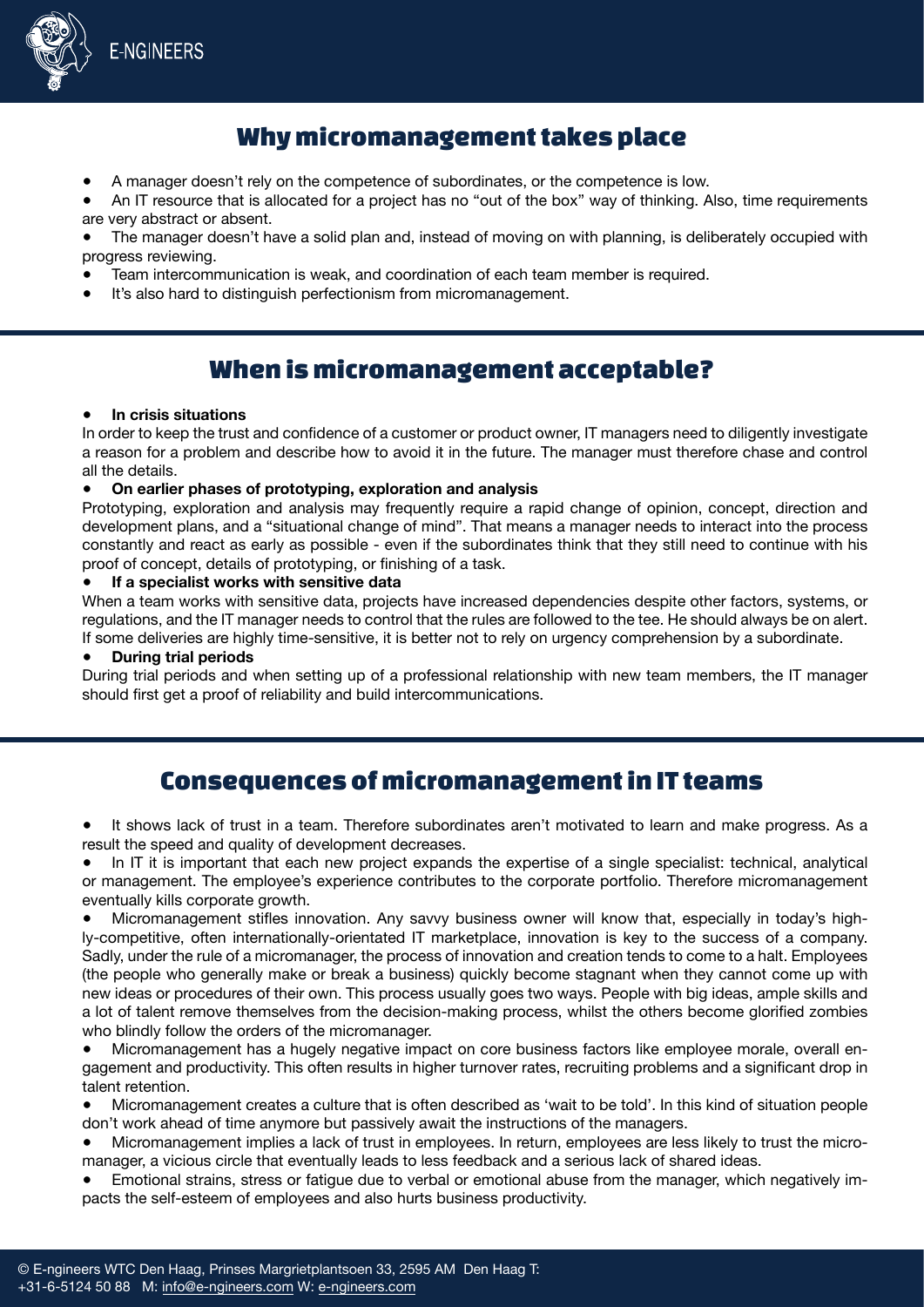

### How to deal with micromanagement in IT teams

The main rule here is to **"Set clear goals and deliverables, then review a result not a process"**. To stick to this rule on a daily basis you need to build strong communication processes within the team, work out very clear requirements (at least for a Sprint or phase or similar) and plan ahead.

Help employees understand the goals and vision of the business, what values you offer to a customer and what you want to improve. People will then have a better understanding of the scope of their responsibility. They will be able to compare whether the result of their work coincides with the expectation of the company and/or client.

When you just establish relationships, micromanagement will be unavoidable, but by being proactive it can be reduced.

As competence grows, it's vital to intercommunicate in terms of decisions and solutions, architecture and contracts and intentions and brainstorming. This becomes easier if a team is familiar with each other and follows a strategy of knowledge sharing throughout the entire project.



### Do's and don'ts with micromanagement

If you want to hone your management skills and aim to get the best out of your business team, it is important to recognize the do's and don'ts when it comes to micromanagement. The first step is reflection on your behaviour. Why do you micromanage? Where does this tendency to dominate and control come from? Micromanagement is often a form of overcompensation rooted in a conscious or subconscious form of insecurity.

The next step is to get feedback and talk things through with your team. What is their opinion on your leadership style? And how significant is your issue with micromanagement according to your employees? Based on this feedback, you can prioritize what matters and - where necessary - adjust your management style. By doing that, you have the opportunity to step back slowly and acknowledge the growth opportunities of the other team members.

To summarize the aforementioned lines of advice, we will have a quick look at the most important do's and don'ts when it comes to dealing with issues regarding micromanagement.